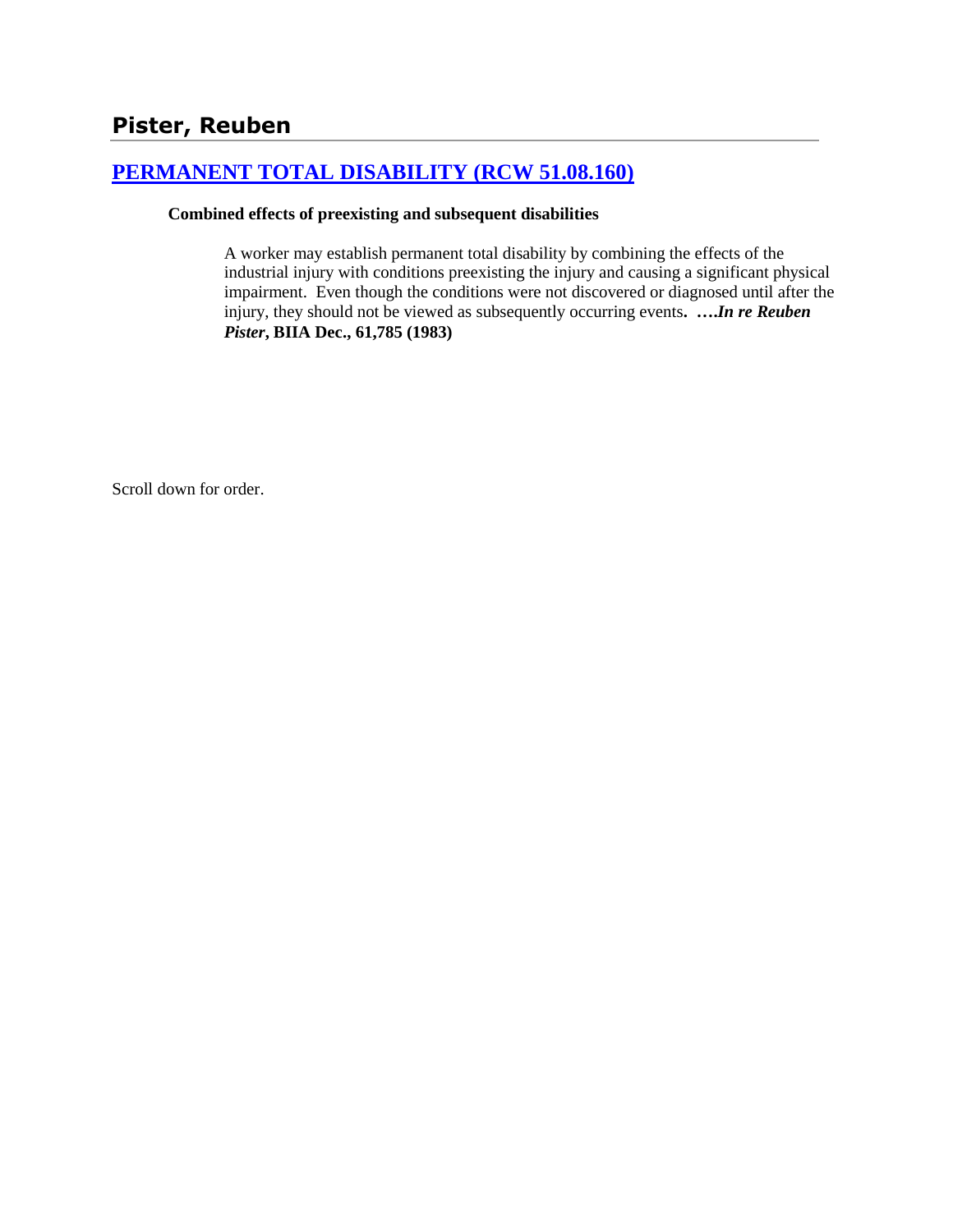### **BEFORE THE BOARD OF INDUSTRIAL INSURANCE APPEALS STATE OF WASHINGTON**

**IN RE: REUBEN A. PISTER ) DOCKET NO. 61,785**

**CLAIM NO. H-704188 ) DECISION AND ORDER**

APPEARANCES:

Claimant, Reuben A. Pister, by Nashem, Prediletto, Schussler and Halpin, per L. E. Prediletto and Gomer L. Cannon

Employer, City of Walla Walla, None

Department of Labor and Industries, by The Attorney General, per Carol J. Molchior, Gregory M. Kane, and Maureen A. Mannix, Assistants

**)**

This is an appeal filed by the claimant on March 24, 1982, from an order of the Department of Labor and Industries dated March 11, 1982, which adhered to the provisions of an order dated December 2, 1981, closing the claim with a permanent partial disability award of 10% as compared to total bodily impairment for unspecified disabilities, paid at 75% of the monetary value thereof pursuant to the provisions of RCW 51.32.080(2). **REVERSED AND REMANDED**.

# **DECISION**

Pursuant to RCW 51.52.104 and RCW 51.52.106, this matter is before the Board for review and decision on a timely Petition for Review filed by claimant to a Proposed Decision and Order issued on May 17, 1983, in which the order of the Department dated March 11, 1982, was affirmed.

The Board has reviewed the evidentiary rulings in the record of proceedings and finds that no prejudicial error was committed and said rulings are hereby affirmed.

The issue presented by this appeal and the evidence adduced by the parties are adequately set forth in the Proposed Decision and Order. However, we cannot agree with the conclusion reached, and we feel that further discussion of the evidence is essential.

The transcript of proceedings containing all proffered evidence shows the claimant had a number of conditions unrelated to the May 1980 industrial injury. Such conditions include:

- (1) lymphangioma (or hemangioma) removal from the right hip in 1943 while claimant was serving in the U.S. Army, for which claimant has been receiving a 10% pension.
- (2) histal hernia of the diaphragm (which divides the chest cavity from the abdominal cavity) with partial displacement of the stomach into the chest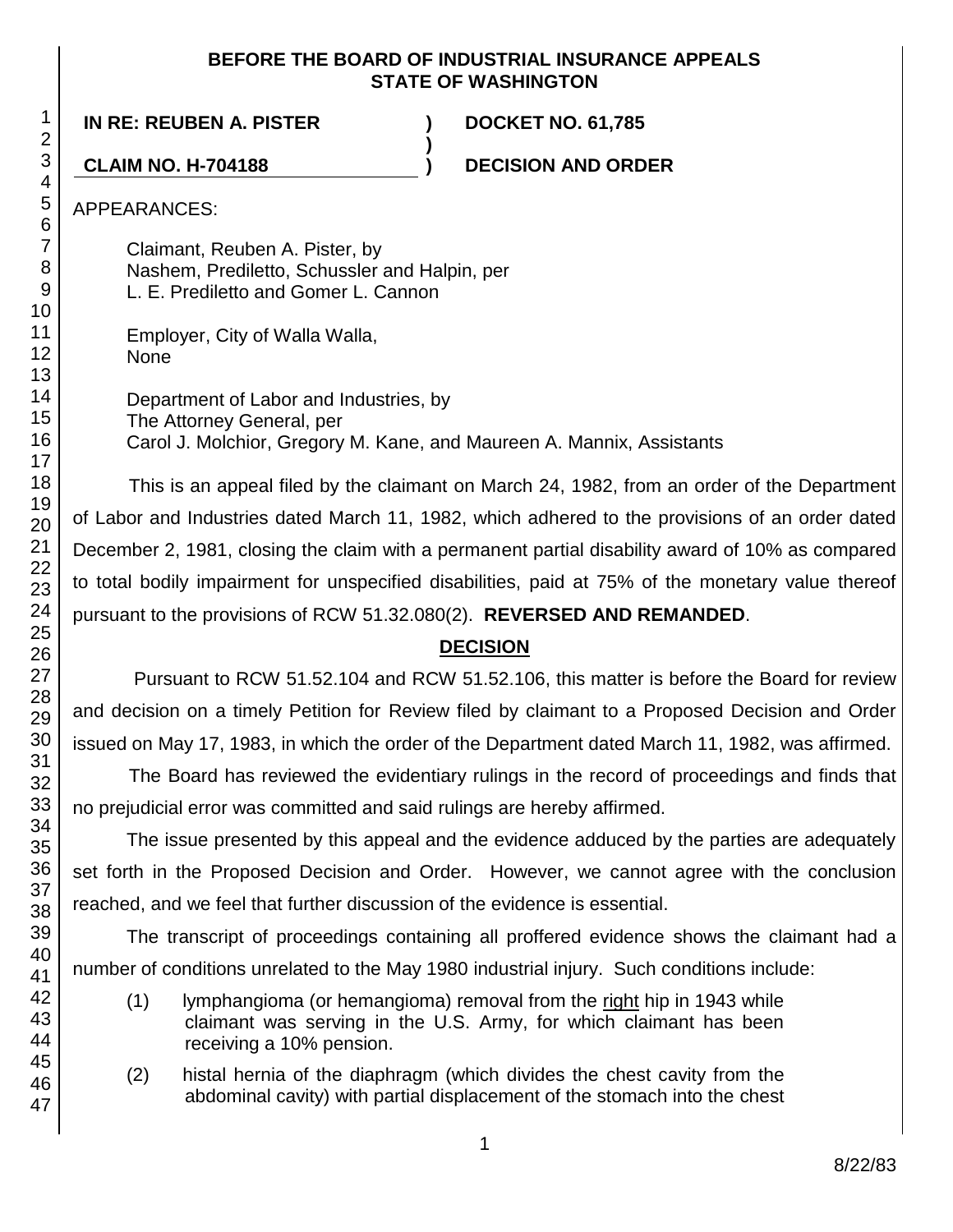cavity; and a chronic heavy gastric hyperacidity. The transcript contains no date relative to original diagnosis;

- (3) abdominal aortic aneurysm, diagnosed in September of 1980, for which the claimant underwent surgery, excision and replacement of the weakened segment on October 3, 1980;
- (4) arteriosclerotic vascular changes which were pre-existing and advanced but were first noted on October 27, 1980;
- (5) diabetes mellitis, initially diagnosed in August or September of 1980, and subsequently controlled by insulin; and
- (6) peripheral vascular disease, causing poor circulation of blood, especially in the lower extremities.

It is well established in the law of this state that if a person is impaired by a physical or mental condition which pre-existed the occurrence of an industrial injury, and later is prevented from returning to gainful employment because of the added or combined effects of a later occurring industrial injury, the worker is then entitled to compensation as a permanently totally disabled worker. Wendt v. Department of Labor and Industries, 18 Wn. App. 674 (1977).

The prior injury or disability is viewed not as the cause of the total disability, but merely a condition upon which the subsequent injury combined to cause permanent total disability. See Erickson v. Depart-ment of Labor and Industries, 48 Wn. 2d 458 (1956) and Miller v. Department of Labor and Industries, 200 Wash. 674 (1939).

Certainly, if the effects of the industrial injury, although later occurring, are an insignificant contributor to physical or mental impairment and consequent disability, and a pre-existing condition progresses independently to the point that it alone prevents the claimant from returning to gainful employment, then it would be inappropriate for the claimant to receive compensation under our Act. See Shea v. Department of Labor and Industries, 12 Wn. App. 410 (1974). It follows that if a worker who has been injured in his employment and suffers a permanent partial disability therefrom is later prevented from returning to work because of a subsequently occurring independent injury or disease, it would be also inappropriate to accord the claimant the benefits of the Act. This would hold true unless perhaps the effects of the earlier injury worsened and became a significant contributing cause of the later occurring total disability and thereby should be superimposed upon the effects of intervening events. See Allen v. Department of Labor and Industries, 30 Wn. App. 693 (1981).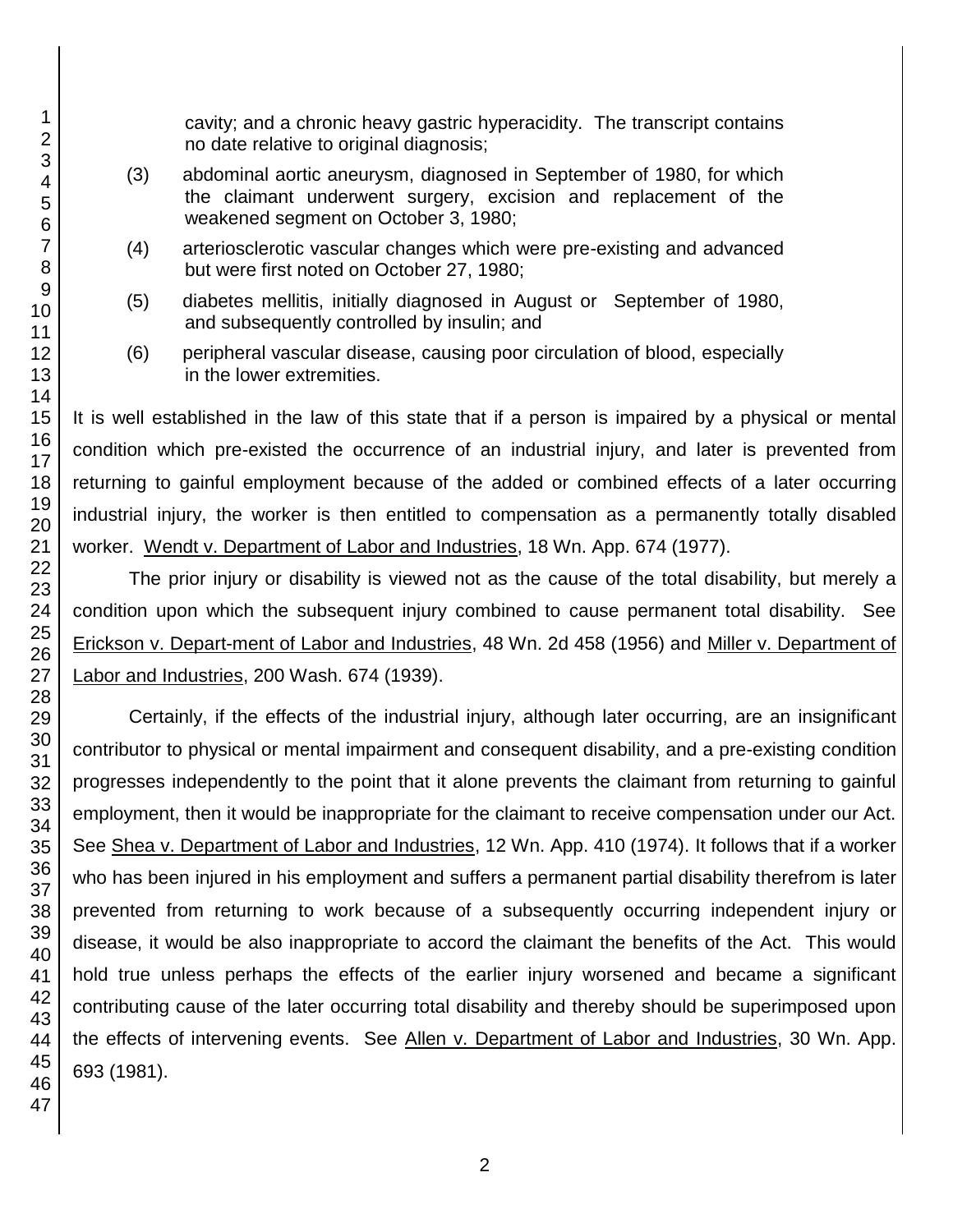45 46 47

In the record before us it is clear that the claimant had a number of pre-existing conditions which undoubtedly contributed greatly to his disability scheme. Many of these conditions were not discovered until after the industrial injury. It does not follow that these conditions should be viewed as subsequently occurring events merely because their discovery or diagnosis was made after the industrial injury at issue. To the contrary, it is clear that the nature of these conditions were such that they had to pre-exist the May, 1980 industrial injury for them to have developed and progressed to a state where their discovery was made, and in the case of the aneurysm, where surgery was required because of imminent danger.

Neither physician whose testimony appears in the record gave an opinion regarding the extent of the claimant's pre-existing impairment which would be attributable to any of the previously listed six unrelated conditions. However, the record clearly shows that both physicians regarded the claimant's pre-existing problems to constitute a substantial limitation upon Mr. Pister's daily life and physical capacity for work.

Truly, the nature of the limitations described in the record from the pre-existing problems describes a situation setting the stage for an industrial injury, albeit minor, to act as "the straw that breaks the camel's back". In fact, we view the claimant's injury of May 30, 1980, and its sequalae to have done precisely that. When the impairment caused by the claimant's industrial injury is superimposed upon the effects of his pre-existing conditions and considered with the claimant's age of 61 years, his educational background and work experience, it is clear that the preponderance of evidence shows that Mr. Pister cannot return to gainful employment. Pacific Car and Foundry Company v. Coby, 5 Wn. App. 547 (1971). It is also clear from the evidence that the industrial injury of May 30, 1980, is a significant contributor to this development and should be viewed as a proximate cause of the claimant's ultimate permanent total disability. Wendt v. Department of Labor and Industries, 18 Wn. App. 674 (1977).

# **FINDINGS OF FACT**

- 1. On June 4, 1980, an application for benefits was filed with the Department of Labor and Industries alleging that the claimant, Reuben A. Pister, had sustained an industrial injury on May 30, 1980, while in the course of his employment with the City of Walla Walla. On August 14, 1980, the Department issued an order allowing the claim and closing it with no benefits other than medical treatment provided.
- 2. On November 4, 1980, the claimant filed with the Department an application to reopen the claim for aggravation of condition. On November 25, 1980, the Department issued an order reopening the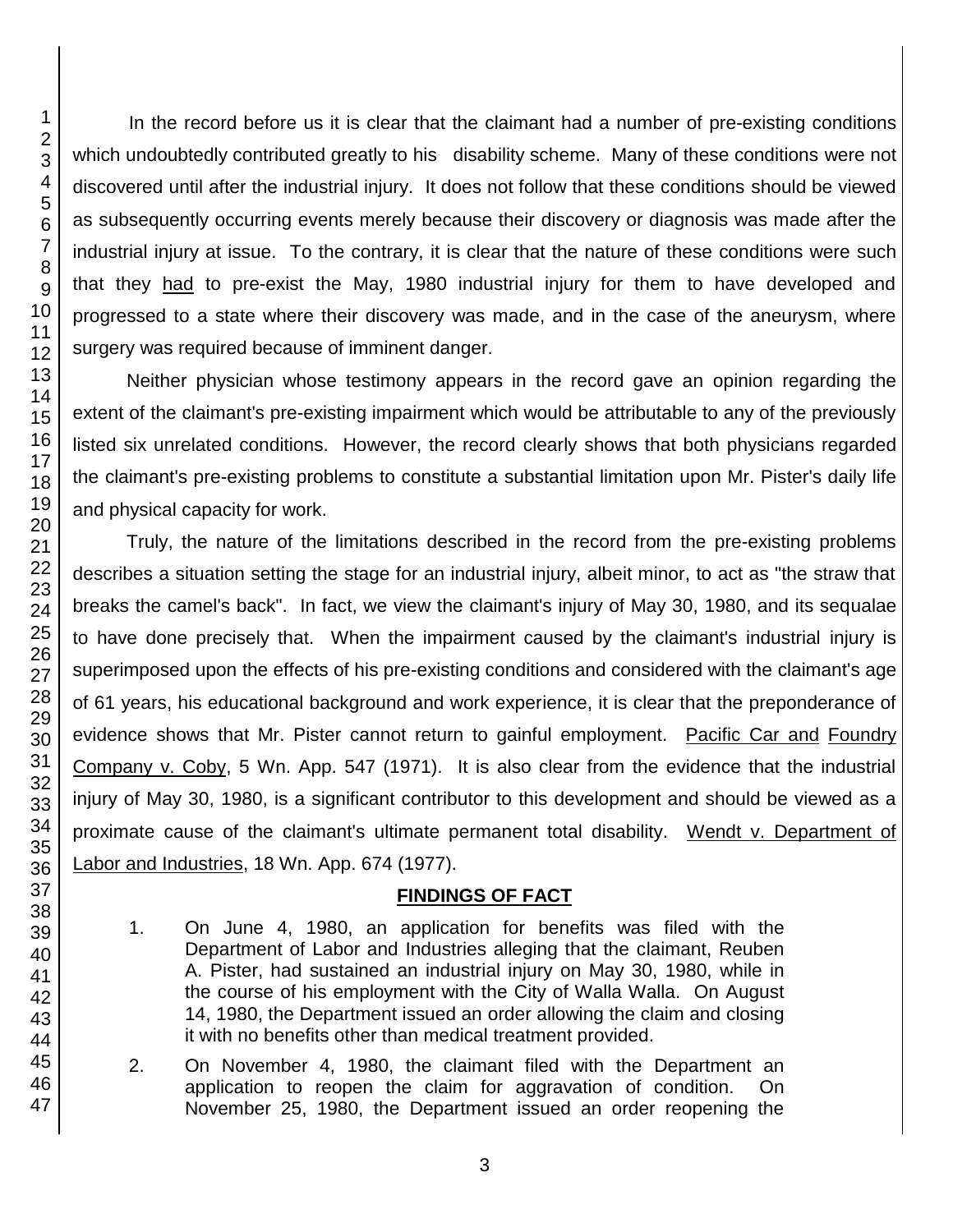claim effective October 27, 1980. In a series of subsequent orders the Department paid to the claimant time-loss compensation for the period from October 27, 1980 through May 1, 1981. On December 2, 1981, the Department issued an order closing the claim with a permanent partial disability award equal to 10% as compared to total bodily impairment, paid at 75% of the monetary value thereof pursuant to RCW 51.32.080(2). On December 16, 1981, the claimant filed a letter of protest from the foregoing order. On January 8, 1982, the Department issued an order holding in abeyance its previous order dated December 2, 1981, pending further consideration. On March 11, 1982, the Department issued an order adhering to the provisions of its prior order dated December 2, 1981. On March 24, 1982, the claimant filed a notice of appeal with the Board of Industrial Insurance Appeals. On April 9, 1982, this Board issued its order granting the appeal, assigning it Docket No. 61,785, and ordering that proceedings be held on the issues raised therein.

- 3. On May 30, 1980, the claimant sustained an injury to his low back while in the course of his employment with the City of Walla Walla. While the claimant was ascending a ladder, his left foot slipped on paint thinner, causing a severely twisted back by the sudden loss of support.
- 4. Reuben A. Pister is 61 years of age, has a high school education, and has a lifetime history of employment, including saleswork, stockman, carpenter, gardener, maintenance work and the cleaning and editing of film.
- 5. On and before May 30, 1980, the claimant had a number of causally unrelated pre-existing conditions, as follows: the excision by radiation therapy of a lymphangioma (or hemangioma) from the right hip in 1943 while the claimant was serving in the U.S. Army, for which the claimant receives a 10% pension; a chronic hiatal hernia of the diaphragm with partial displacement of the stomach into the chest cavity and a continuing heavy gastric hyperacididy; an abdominal aortic aneurysm diagnosed in September of 1980, which required surgery on October 3, 1980; pre-existing long term progressive advanced arteriosclerotic vascular changes; initially noted on October 27, 1980; diabetes mellitis; diagnosed in August or September, 1980, since controlled by insulin; and peripheral vascular disease, causing poor circulation of blood, especially in the lower extremities. On and immediately prior to May 30, 1980, the foregoing pre-existing conditions caused a significant physical impairment to the claimant in his employment and non-employment life.
- 6. On March 11, 1982, as a result of his industrial injury of May 30, 1980, the claimant had conditions diagnosed as lumbosacral sprain and low back pain syndrome which were fixed, further treatment not being indicated.

1